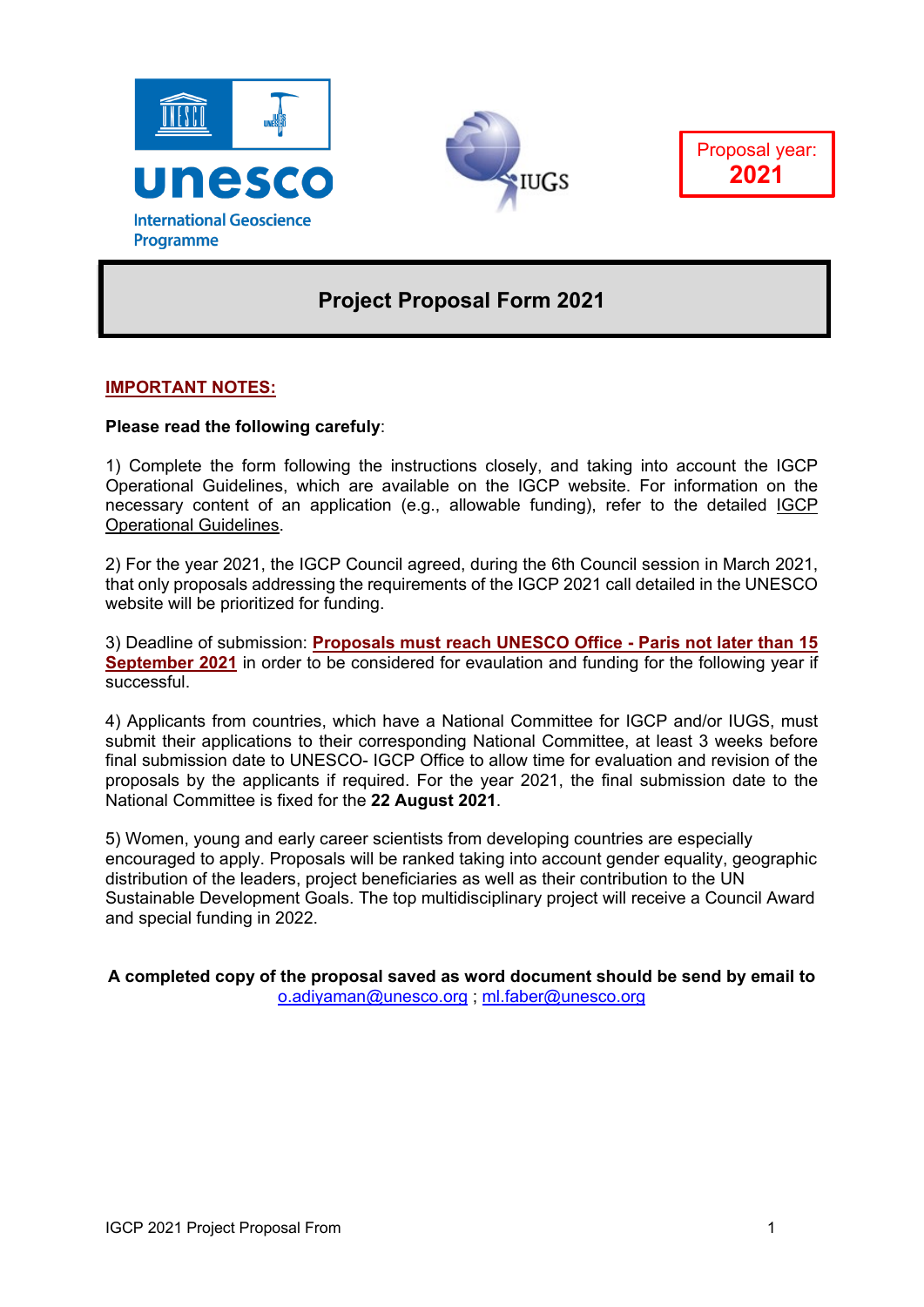# **1. TOPIC(S) OF THE PROJECT**

Indicate the theme(s) under which your project falls, as well as its alignement with the vision of IGCP program and the UN Sustainable Development Goals.

*1.1 IGCP Vision: Please select the IGCP vision related to your proposal, please note that proposals not addressing IGCP vision will not be accepted by the IGCP Council:*

| (i)  | Efficient, safe, sustainable and renewable natural     |                                                 |
|------|--------------------------------------------------------|-------------------------------------------------|
|      | resources exploration and extraction:                  | $\Box Y$ $\Box N$                               |
| (ii) | Better understand, predict and mitigate climate change |                                                 |
|      | and geohazards:                                        | $\vert \vert \mathsf{Y} \vert \vert \mathsf{N}$ |

*1.2 IGCP Themes: For the year 2021, only onespecial topic has been agreed on during the 6th council meeting held in March 2021. This topic is defined as follows: "Enhancing Societal Acceptance of the Sustainable Development of Earth's Geological Resources".*

*Please read carefully the definitions of the IGCP themes and the 2021 annually defined special topic (listed below) from IGCP 2021 project proposals call indicate the theme(s) which is/are relevant to your project:*

- $\Box$ 1.1 - Earth Resources 1.2 - Global Change 1.3 - Geohazards 1.4 - Hydrogeology 1.5 - Geodynamic 1.6 - 2021 *Annually defined special topic: Enhancing Societal Acceptance of the Sustainable Development of Earth's Geological Resources*  $\Box$
- **1.3** *UN Sustainable Development Goals: Please refer to the definitions of the [UN SDGs](https://sdgs.un.org/goals) available on the UN website [\(https://www.un.org\)](https://www.un.org/) and indicate, which goal(s) is/are relevant to your proposal and explain how you could contribute to the acheievement of the objectives of such goal(s). IGCP case studies as a guidance, can be accessed from this [link.](http://www.unesco.org/new/en/natural-sciences/environment/earth-sciences/international-geoscience-programme/sustainable-development-goals/)*

# **2. PROJECT PROPOSAL INFORMATION**

**2.1 SHORT TITLE OF THE PROJECT:** *The short title of the project should be as brief as possible but still identify its main objective.*

**2.2 FULL TITLE OF THE PROJECT:** *The full title should be limited to a maximum of around fifteen words.*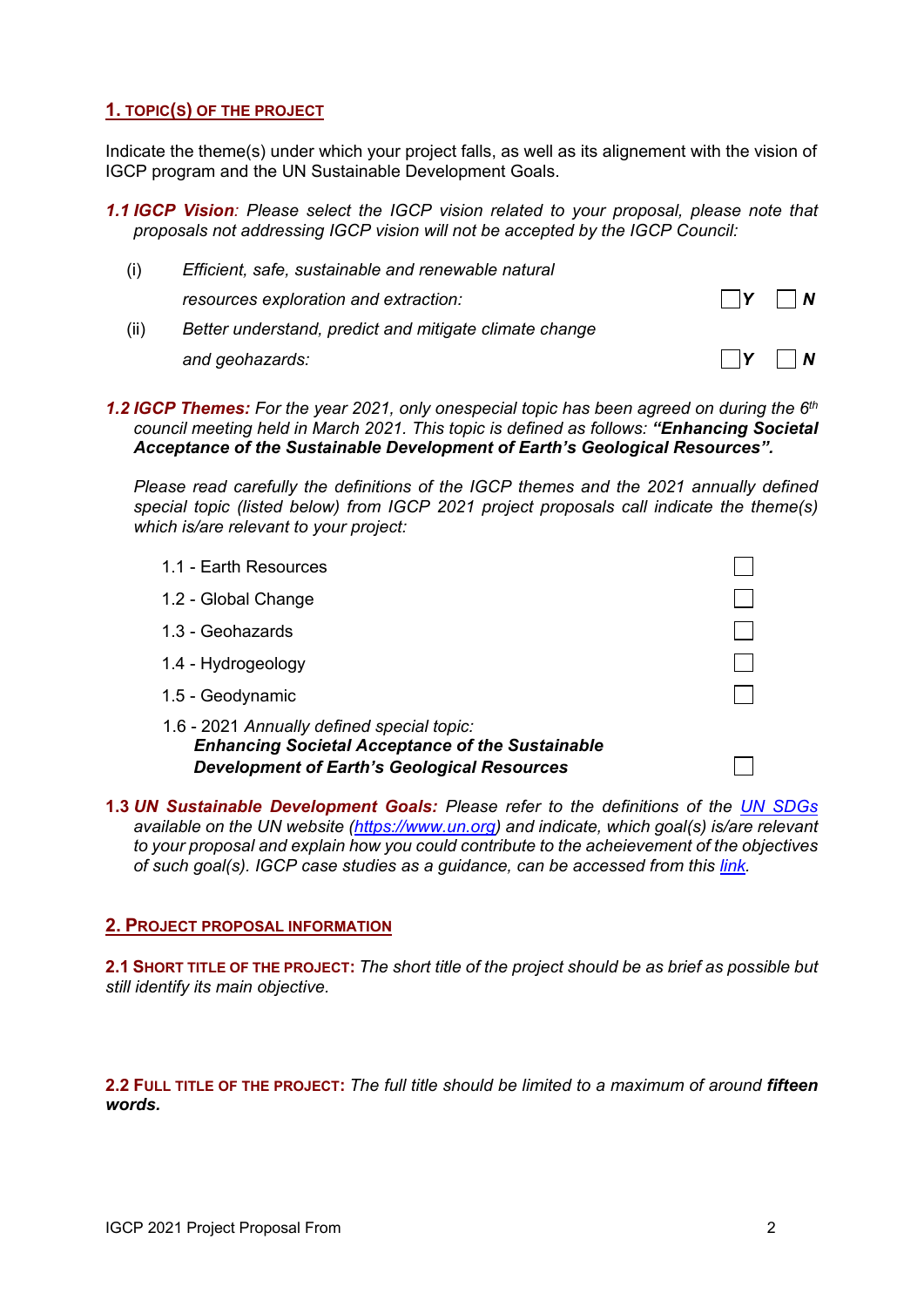**2.3 DESCRIPTION OF THE PROJECT IN LAYMAN'S TERMS:** *Provide a maximum 200 words-long, self-contained summary of the project, including its societal benefits and related UN SDGs. It should be written in plain English / layman's terms and for the non-specialist using a minimum of terminology unique to the area of study. This text will be used to describe your project on the UNESCO website.*

**2.4 SCALE OF THE PROJECT:** *The scale of the project must be indicated among the choice given.*

- sub-continental/regional
- continental
- inter-continental

**2.5 ESTIMATED DURATION OF THE PROJECT:** *Maximum life-time of an IGCP project can be five years.*

| - 3 years |                          |
|-----------|--------------------------|
| - 4 years | $\overline{\phantom{a}}$ |
| - 5 years |                          |

## **2.6 FULL DESCRIPTION OF THE PROJECT**

#### **2.6.1 Aims and background**

*Describe the aims and rationale of the proposal. Include information on work already undertaken by the proposers that is relevant to the proposal. Maximum length: 2,000 words, including bibliography.*

# **2.6.2 Significance**

*Describe why the project is significant (scientific advancement, international cooperation, knowledge transfer, technological advancement, etc.) and why support through IGCP funding is crucial to its success. Maximum length: 1,500 words.*

# **2.6.3 Present state of activities in the field of the proposed project**

*Describe the present state of activities in the field of the proposed project. Include the names of relevant institutions and persons in charge. This should be precisely stated since it reflects the proposer's awareness of the general state of the proposed research field. Maximum length: 2,000 words.*

# **2.6.4 Workplan (items by year)**

*The work schedule should be prepared bearing in mind that, as a rule, projects will be accepted for a duration of five years maximum. The work schedule should include field and laboratory work, meetings, capacity building activities or short courses, field trips, conferences, etc. Maximum length: 1,500 words.*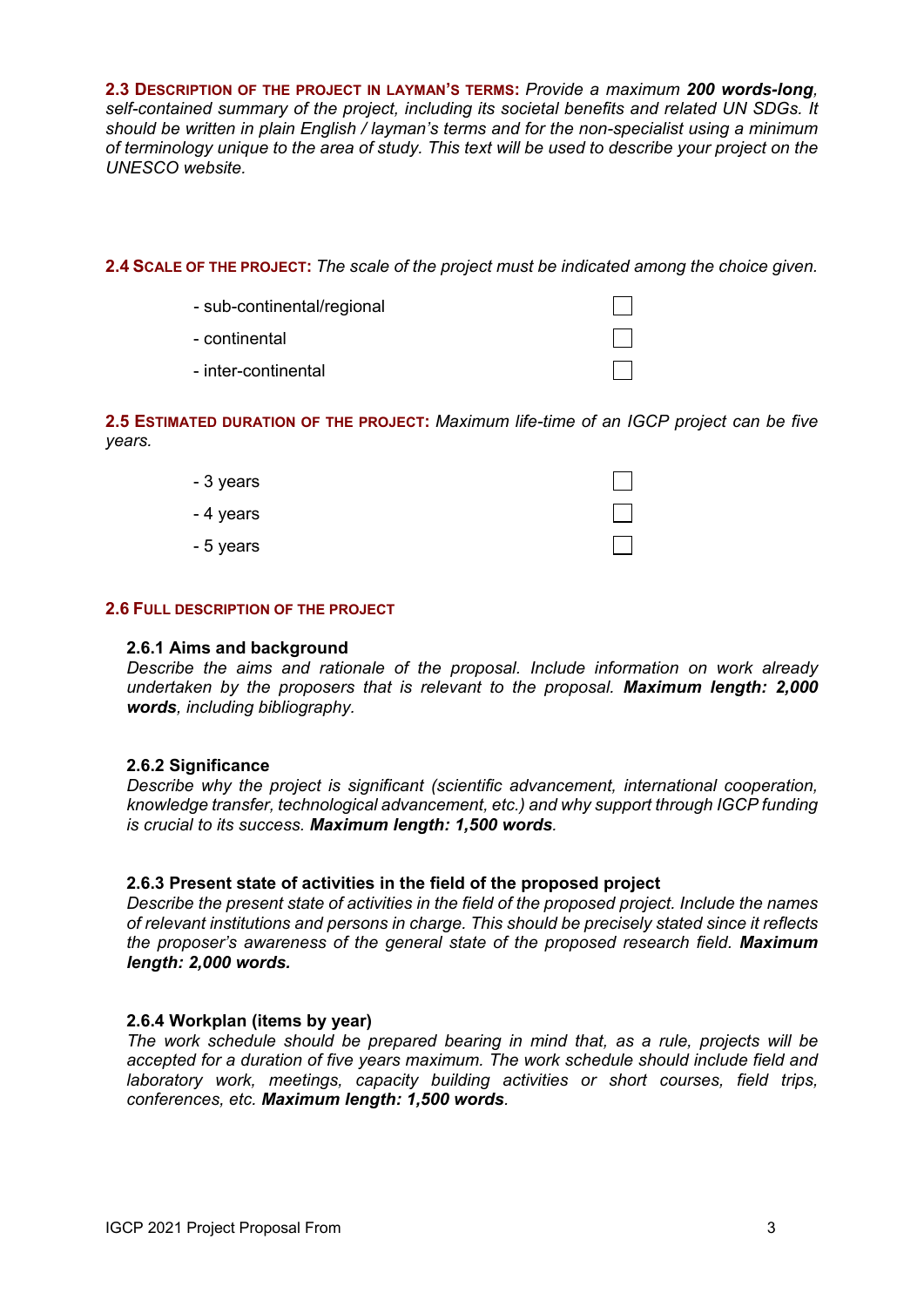## **2.6.5 Results expected**

*Results expected should be specified as precisely as possible in respect of theoretical and applied science (including general applications where these are foreseen), as well as anticipated societal benefits. Outcomes should include both those expected at the end of the project as well as those to be achieved at the end of each year for which funding is requested. Meetings and conferences are not considered as results. Maximum length: 2,000 words.*

#### **a) in applied sciences and technology**

**b) in respect of benefit to society and UN Sustainable Development Goals**

#### **2.6.6 Location of major field activities**

*State the principal locations of any planned field investigations.*

# **2.6.7 Location of major laboratory research (assured cooperation of laboratories)**

*State names and locations of laboratories that have agreed to conduct laboratory work.*

# **3. PROJECT LEADERS & PARTICPANTS INFORMATION**

*Academic titles and names of the proposer(s) should be inserted. Provide also full mailing address(es), telephone, fax numbers, and e-mail address(es). The first listed name will be the focal point for future correspondence. UNESCO and IUGS encourage you to respect gender equality issues and inclusion of experts from developing countries in all new IGCP projects.*

# **3.1 General Information:**

- If this is a Young Scientist Project proposal
- Is the main project leader from a developing country?
- Are there 3 project leaders from at least 2 developing countries that have obtained their PhD in less than 10 years?  $\Box$  Yes  $\Box$  No

# **3.2 Project Leader(s) information:**

- Name:
- Title/Position
- **Affiliation**
- Country
- Address:
- Tel.:
- Email:
- **Gender**
- **Date of PhD**

# **3.3 Project Secretary:**

- Name:
- Title/Position
- Affiliation
- Country
- Address:
- Tel.:

| $\Box$ Yes $\Box$ No<br>$\Box$ Yes $\Box$ No |  |
|----------------------------------------------|--|
|                                              |  |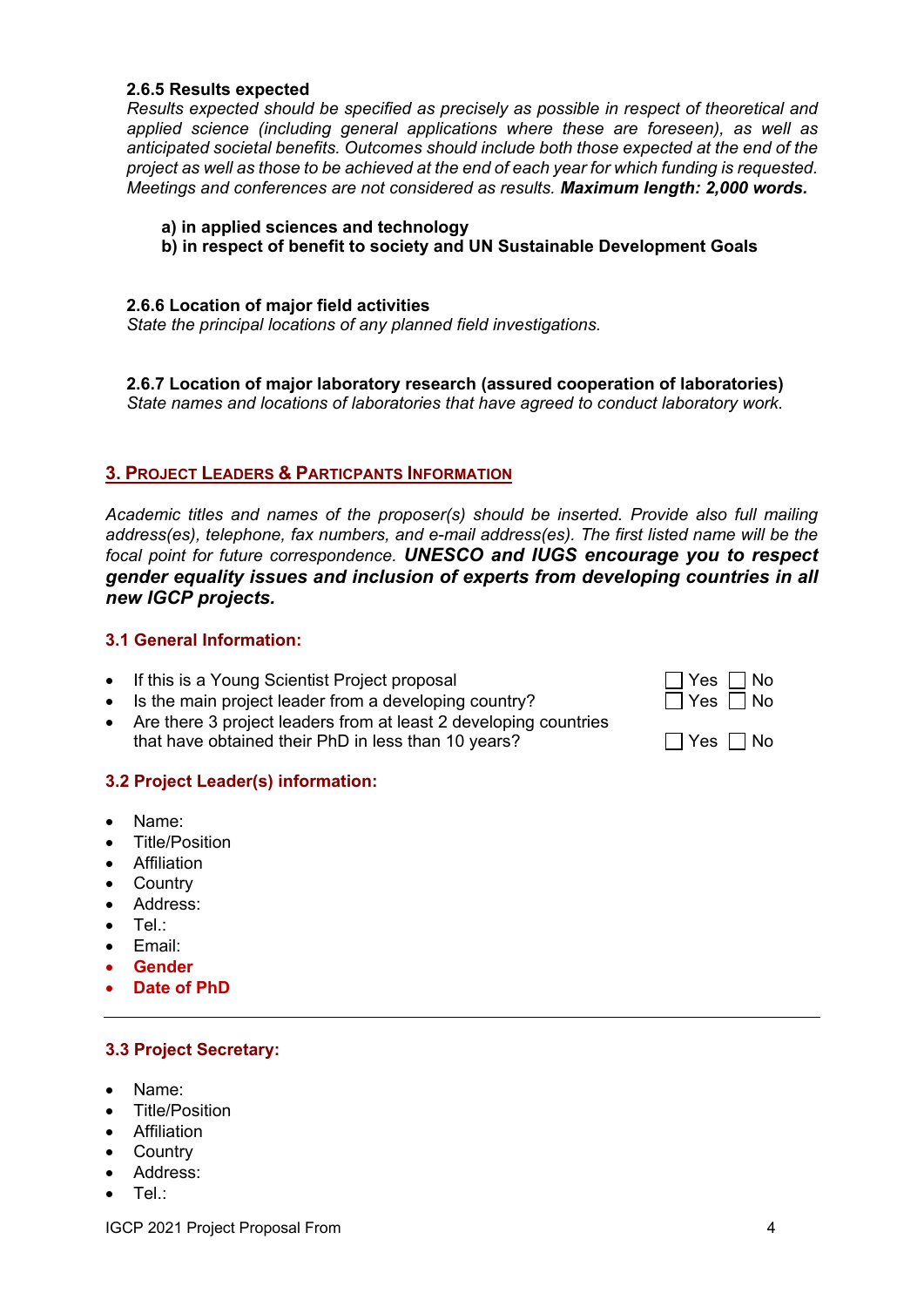- Email:
- **Gender**
- **Date of PhD**

**3.4 Other project participants:** *Provide a list of contributors to the project and the areas to which they will contribute. Applicants should note that an important aim of this program is to encourage involvement of scientists from the developing countries.*

# **a) countries or institutions (or individuals) which have already agreed to cooperate**

|                                                             | Total number of<br>scientists | Number of male<br>scientists | Number of female<br>scientists |
|-------------------------------------------------------------|-------------------------------|------------------------------|--------------------------------|
| Number of participating<br>scientists                       |                               |                              |                                |
| Number of young<br>scientists/students (<35<br>years old)   |                               |                              |                                |
| <b>Number of scientists</b><br>from developing<br>countries |                               |                              |                                |

*This implies a formal commitment supported by written confirmation. Names and addresses should be listed.*

## **b) countries likely to participate**

*Estimate the range of participation of those countries who have shown interest in the project but whose written commitment is still awaited.*

|                                                             | Total number of<br>scientists | Number of male<br>scientists | Number of female<br>scientists |
|-------------------------------------------------------------|-------------------------------|------------------------------|--------------------------------|
| Number of participating<br>scientists                       |                               |                              |                                |
| Number of young<br>scientists/students (<35<br>years old)   |                               |                              |                                |
| <b>Number of scientists</b><br>from developing<br>countries |                               |                              |                                |

**c) Which specific measures will the applicants of the proposal take to actively involve scientists from developing countries, young scientists and female scientists at all levels?** 

*Provide approximate participation estimations of the groups mentioned above if possible and be aware that IGCP expects exact numbers of participation of the different groups in each Annual Report.*

## **d) Will there be collaboration with or activities involving other IGCP projects, UNESCO programmes, IUGS Commissions and Task Groups or others?**

*Please note that UNESCO and IUGS aim to enhance international collaboration between scientistst and encourage project leaders to work together for the delivery of IGCP projects having synergies. Please see the details of IGCP active projects from UNESCO website and identify projects which may be related and relavant to your proposal and do not hesitate to contact UNESCP IGCP team for further clarifications.*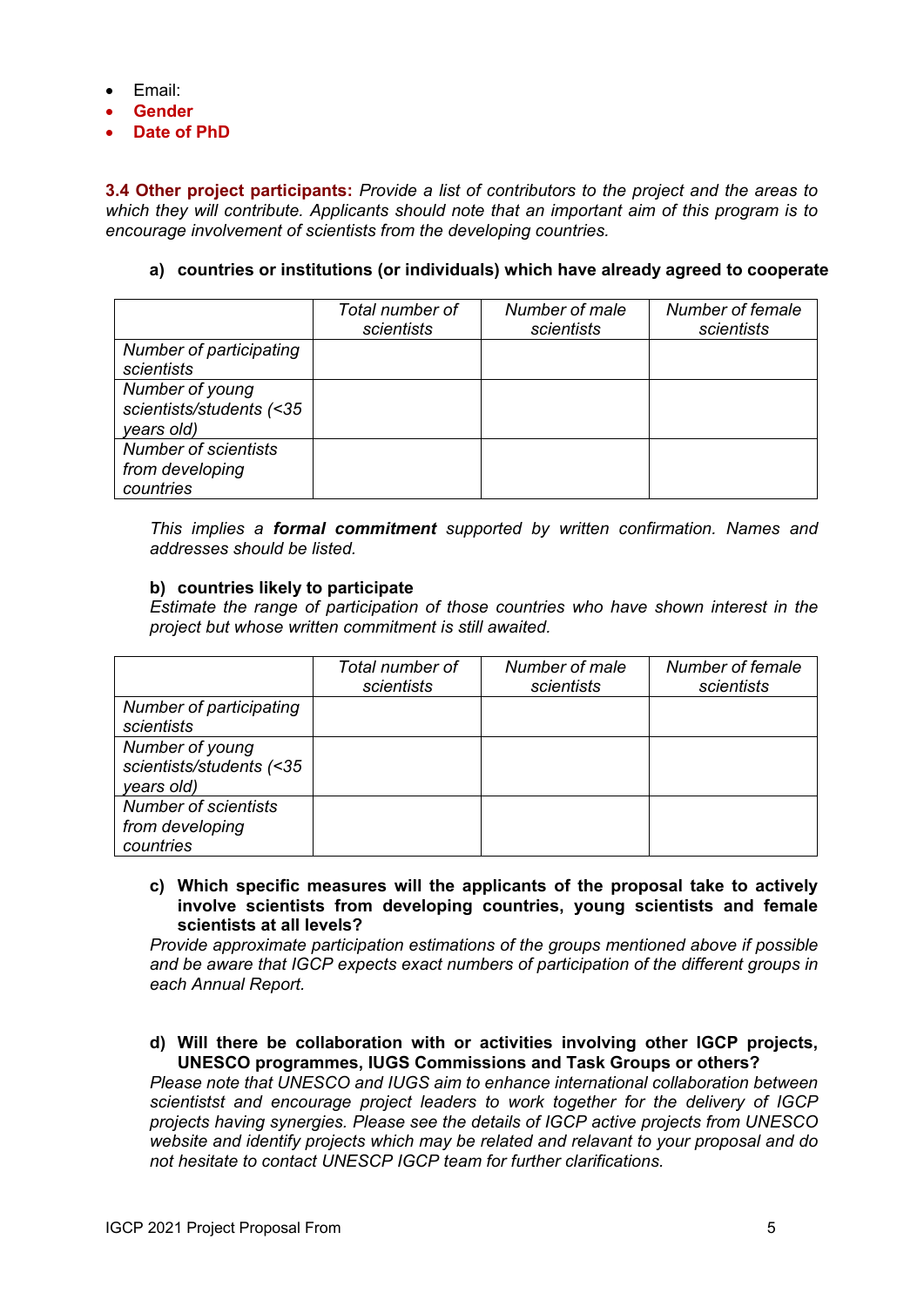# **4. BUDGET**

*Outline how the IGCP funds will be spent over the proposed duration of the project. Be sure to specify specific IGCP expenditures (see allowable items in "Guidelines" section 7). List other potential (external) sources of funds and how IGCP funds may help in leveraging funds from other organizations. Provide a realistic estimate of the total cost (including non-IGCP sources) of the project, itemizing expenditures such as fieldwork expenses, laboratory costs, meetings, etc. (even though such costs may not be charged to IGCP).* Please read carefully [IGCP Operational](http://www.unesco.org/new/fileadmin/MULTIMEDIA/HQ/SC/pdf/IGCP_Operational_Guidelines_April_2016_web.pdf) Guidelines

**Please note that:** The allocated IGCP funds cannot be used for the costs of research, including (but not limited to) the following: data gathering, such as field work, laboratory analyses, sample acquisition and preparation, shipping costs, any kind of salaries, laboratory or field equipment and consumables, drilling costs, publications costs (such as page charges, color inserts, etc.). Thus, IGCP grants (which are intended for networking and capacity building) should not be confused with typical research grants.

# **5. PROJECT MARKETING**

*5.1 Publications/communication: Identify plans for future scientific publications (e.g. peerreviewed journals), informal publications (e.g. abstracts, guidebooks, textbooks) and others (e.g. internet access to databases, TV programs, exhibits, public briefings for decisionmakers).*

**5.2** *Website and other Social Media platforms***:** *If the website related to the project proposal is already up and running please provide the weblink, please note that if your proposal will ve selected by IGCP Council you will b erequired to set up IGCP project websote during the first year.* 

**5.3 Scientific Legacy: Is there a need for storage of publications, field data, and other results of the project?** *Please explain your vision concerning where the data would be stored and who will be the custodian?*

# **6. CRITERIA CHECKLIST**

An IGCP Project must fulfil below listed criteria's, please note that only proposals fully fulfilling these criteria will be approved by the IGCP Council.

Please indicate if your proposal provides below listed details about how this project will address each criteria :

- **a)** Demonstrate potential for both long-term and short-term geoscientific and societal benefits and UN Sustainable Development Goals:  $\Box$  Yes  $\Box$  No *please define the societal importance of your proposal in sections 2.6.2 and 9.6.5*
- **b)** Emphasize interdisciplinary cooperation:  $\Box$  Yes  $\Box$  No *please list the specialties of participants in their CVs in section 7*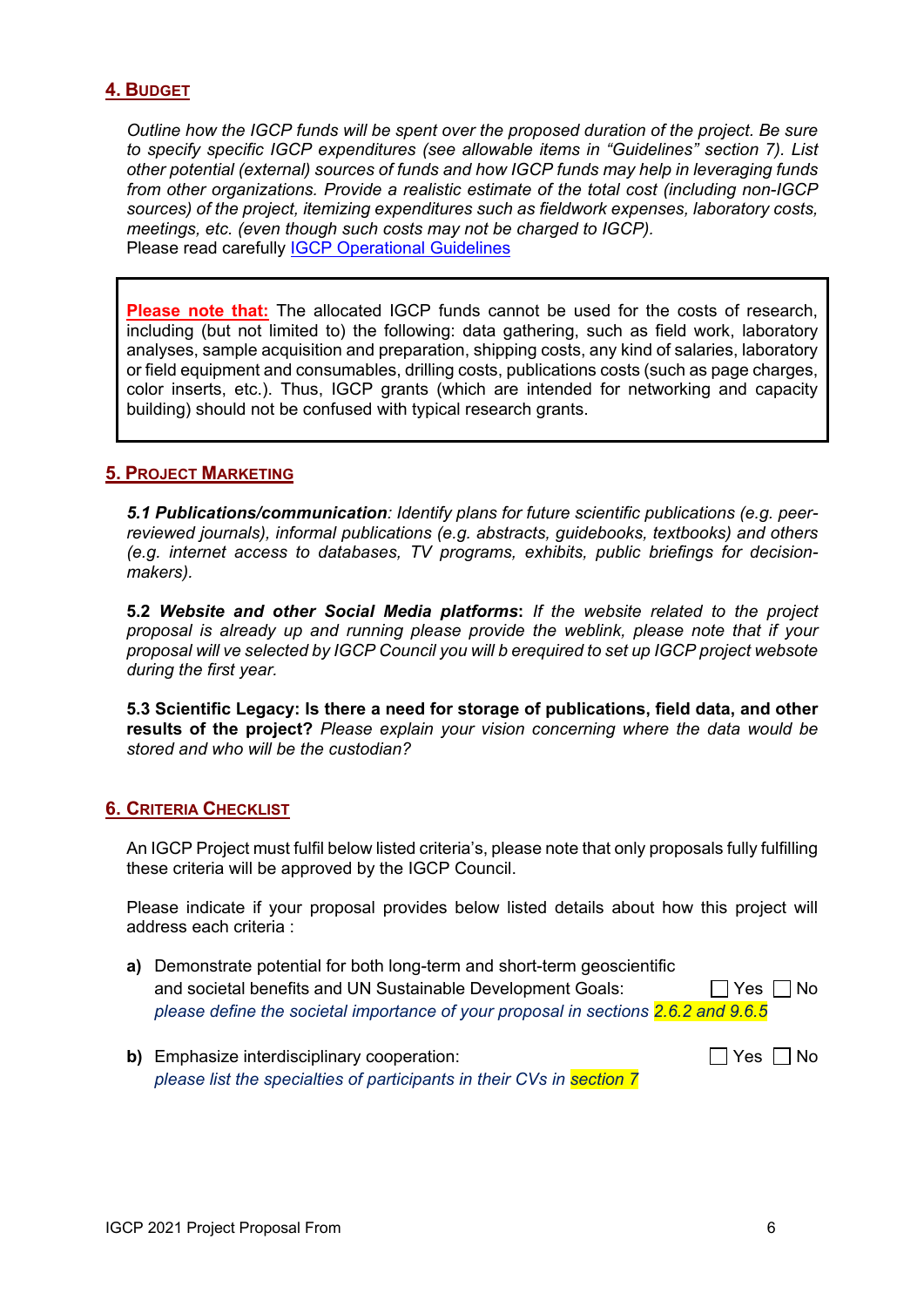**c)** Constitute international participation including female scientists, and scientists from developing countries as well as indigenous communities: please confirm if scientists from at least two countries will be collaborating to deliver this project proposal?  $\Box$  Yes  $\Box$  No *please confirm if female scientists, scientists from developing countries and indigenous and ethnic minorities will be collaborating to deliver this project proposal in section 3.4*

|                                           | <b>d)</b> Include capacity building workshops or activities and/or |                      |
|-------------------------------------------|--------------------------------------------------------------------|----------------------|
|                                           | educational trainings, especially focused towards young scientists |                      |
| and scientists from the developing world: |                                                                    | $\Box$ Yes $\Box$ No |
| please provide details in section 2.6.4   |                                                                    |                      |
|                                           |                                                                    |                      |

**e)** Promotion of global geoscience visibility:  $\Box$  Yes  $\Box$  No *please provide details in section 5.1*

# **7. CURRICULUM VITAE OF ALL PROPOSER(S) PROJECT LEADERS**

*CVs of proposed leader(s) should be limited to three pages and include key publications (international peer-reviewed publications only), relevant scientific experience, any previous involvement in IGCP and/or other international research cooperation programs, including the organization of international meetings.*

# **8. SUPPORTING DOCUMENTS**

*Main leader should inform her/his UNESCO National Commission, IGCP National Committee or IUGS National Committee, where such National Committees exist about this proposal submission to UNESCO and attach letters of endorsement of IGCP/IUGS national committee to the proposal. Every co-leader should contact and obtain a letter of endorsement of its IGCP National Committee or IUGS National Committee, where such National Committees exist.* 

# **9. SIGNATURE PART**

It is understood that the project leader will be responsible for the submission of annual progress reports, financial statement(s) on the use of IGCP funds, as well as bibliographic data of all publications dealing with the results or activities of the project, all announcements of international public activities which may be connected with the project, such as conferences, field trips, workshops and courses, and a detailed final report when the project has been finished.

It is understood that the project leader(s) will inform the IGCP and/or IUGS National Committees of its own country about his/her project. The project leader(s) will encourage each project participant to inform their IGCP and/or IUGS National Committees about their participation in the project. The project leader(s) will also always notify the IGCP and/or IUGS National Committees of the country where they will be having a meeting, workshop or other project-related activity.

It is further understood that the results of the project will be published, preferably in international peer-reviewed publications.